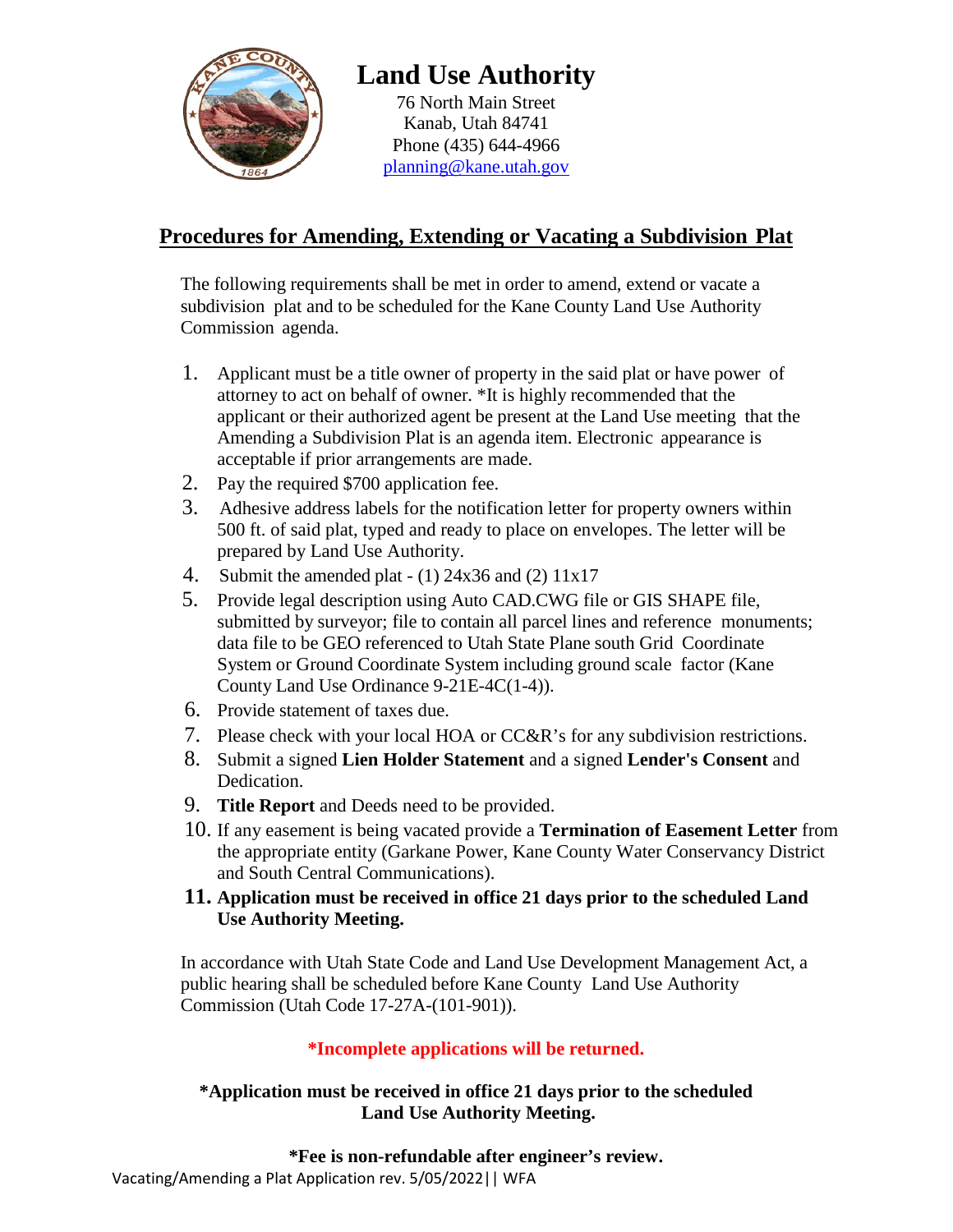# **Vacating/Amending a Subdivision Plat Drawing Requirements KCLUO 9-21E-4B**

- 1. Boundary bearings and distances data outside boundary;
- 2. Lots numbered consecutively;
	- a. All lot zones must be marked clearly on each numbered lot;
- 3. Curve data: radius, angle, long chord, bearings and distance, length;
- 4. Excluded parcels marked as such;
- 5. All streets to be named;
- 6. Bearings and distances of all streets;
- 7. Parcels not included marked NAPOTS;
- 8. Adjacent streets shown and dimensioned;
- 9. Adjacent fences shown;
- 10. All easements to be labeled and dimensioned;
- 11. All land with boundaries to be accounted for;
- 12. All dimensions to be to 0.01' and 0'000'00;
- 13. Location of perc test trenches;
- 14. Name of subdivision;
- 15. North arrow;
- 16. Basis of bearing;
- 17. Name and address of owners of record;
- 18. Total acreage of subdivision;
- 19. Total number of lots;
- 20. Legal description of entire subdivision;
- 21. Township, range, section and quarter section;
- 22. Graphic scale;
- 23. Required monuments;
- 24. County Engineer's signature block;
- 25. County surveyor's signature block;
- 26. County Attorney's signature block;
- 27. Land Use Authority's signature block;
- 28. County Commission's signature block;
- 29. Signature(s) of owner(s) (notarized) block;
- 30. County Recorder's recording block;
- 31. Lender's signature block (or "consent to plat" form);
- 32. Surveyor's certificate;
- 33. Culinary water authority signature block;
- 34. Sanitary sewer authority signature block;
- 35. Kane County GIS Administrator signature block;
- 36. Kane County Addressing Administrator signature block;
- 37. An electronic digital version of the subdivision plat (PDF of the final plat).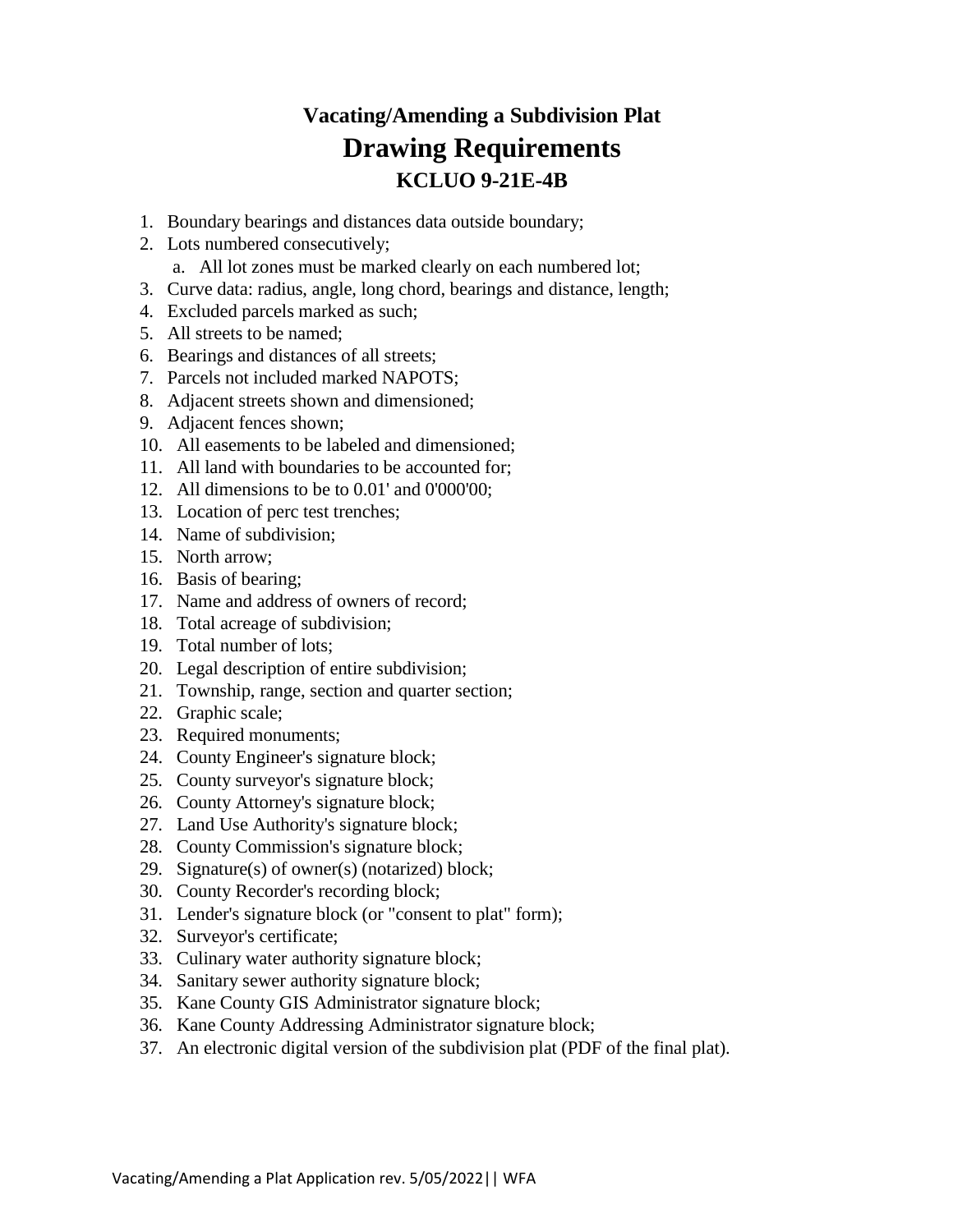

**Kane County Land Use Authority**

76 North Main Street, Kanab, Utah 84741 (435) 644-4966 or (435) 644-4964 planning@kanab.utah.gov

# **AMENDING, EXTENDING OR VACATING A SUBDIVISION PLAT Application Fee \$700**

**\*In the event additional engineering costs are accrued by the County related to a specific project, the project applicant will be responsible for all additional engineering fees. (KCLUO 9-1-14)**

|                                                                    |      | Location and Legal Description of Subdivision Plat: _____________________________        |      |
|--------------------------------------------------------------------|------|------------------------------------------------------------------------------------------|------|
|                                                                    |      | ,我们也不能在这里的时候,我们也不能在这里的时候,我们也不能不能不能不能不能不能不能不能不能不能不能不能不能不能不能。""我们的是,我们也不能不能不能不能不能不         |      |
| Ordinance and that no changes will be made without prior approval. |      | I certify that the proposed subdivision plat will conform to the Kane County Subdivision |      |
| <b>Signature of Property Owner</b>                                 | Date | <b>Signature of Property Owner</b>                                                       | Date |
| <b>Land Use Action:</b><br>$\Box$ Approve<br>$\Box$ Deny           |      |                                                                                          |      |

\_\_\_\_\_\_\_\_\_\_\_\_\_\_\_\_\_\_\_\_\_\_\_\_\_\_\_\_\_\_\_\_\_\_\_\_\_\_\_\_ \_\_\_\_\_\_\_\_\_\_\_\_\_\_\_\_\_\_\_\_\_\_\_\_\_\_\_\_\_\_

Planning Commission Chairman Date Commission Approval: \_\_\_\_\_\_\_\_\_\_\_\_\_\_\_\_\_\_\_\_

Vacating/Amending a Plat Application rev. 5/05/2022|| WFA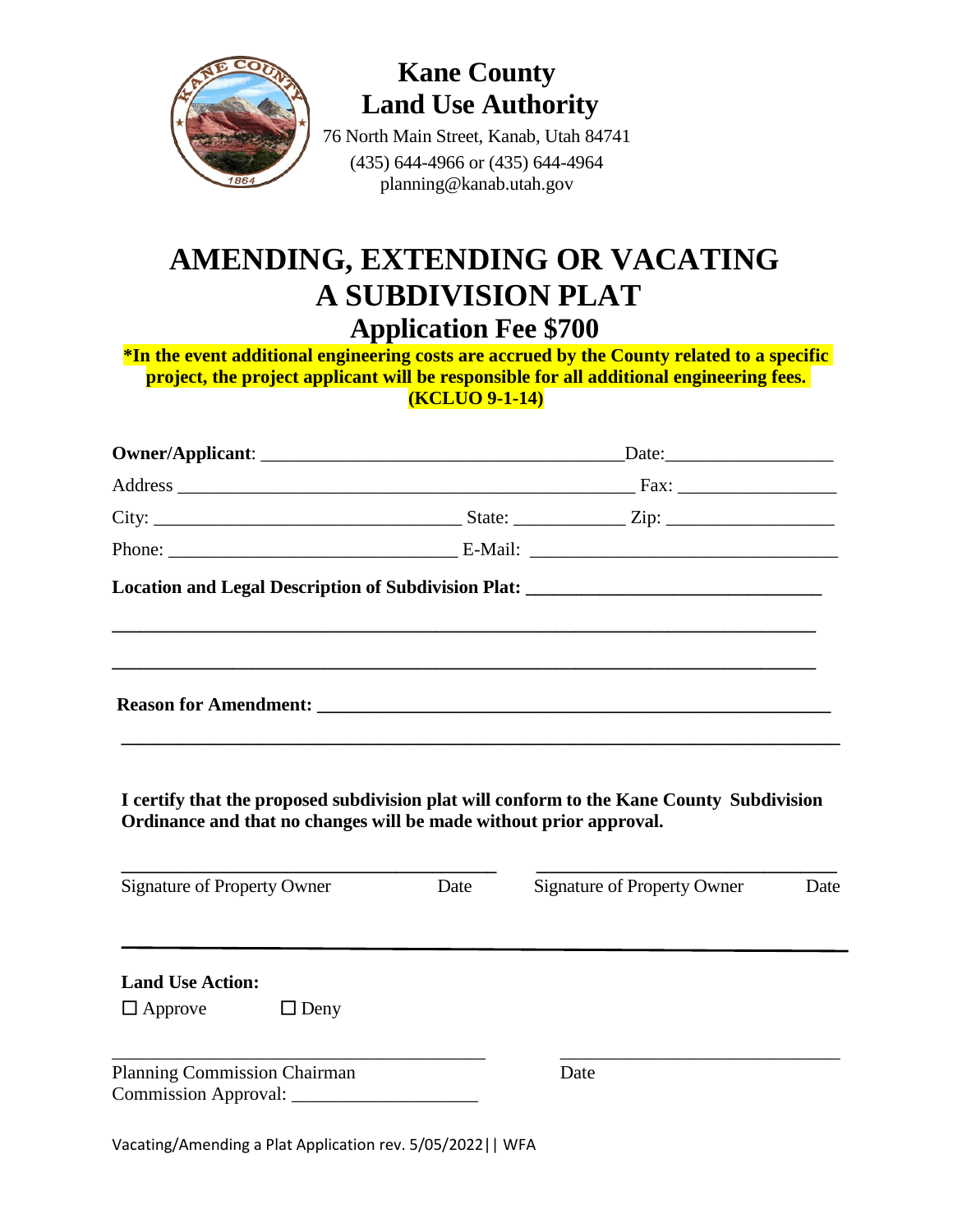# **LIEN HOLDER STATEMENT**

| Check one:                                       |                                                                                               |  |
|--------------------------------------------------|-----------------------------------------------------------------------------------------------|--|
| $\Box$ The above parcel is owned free and clear. |                                                                                               |  |
|                                                  | $\Box$ The above stated parcel is financed or a lien exists. *Please complete the information |  |
|                                                  | below AND complete Lender's Consent and Dedication form.                                      |  |
|                                                  |                                                                                               |  |
|                                                  |                                                                                               |  |
|                                                  |                                                                                               |  |

I hereby declare that the information given above is true to the best of my knowledge.

\_\_\_\_\_\_\_\_\_\_\_\_\_\_\_\_\_\_\_\_\_\_\_\_\_\_\_\_\_\_\_\_\_\_ \_\_\_\_\_\_\_\_\_\_\_\_\_\_\_\_\_\_\_\_\_\_\_\_\_\_\_\_\_\_\_\_\_\_\_\_

Signature of Owner/Trustee Signature of Owner/Trustee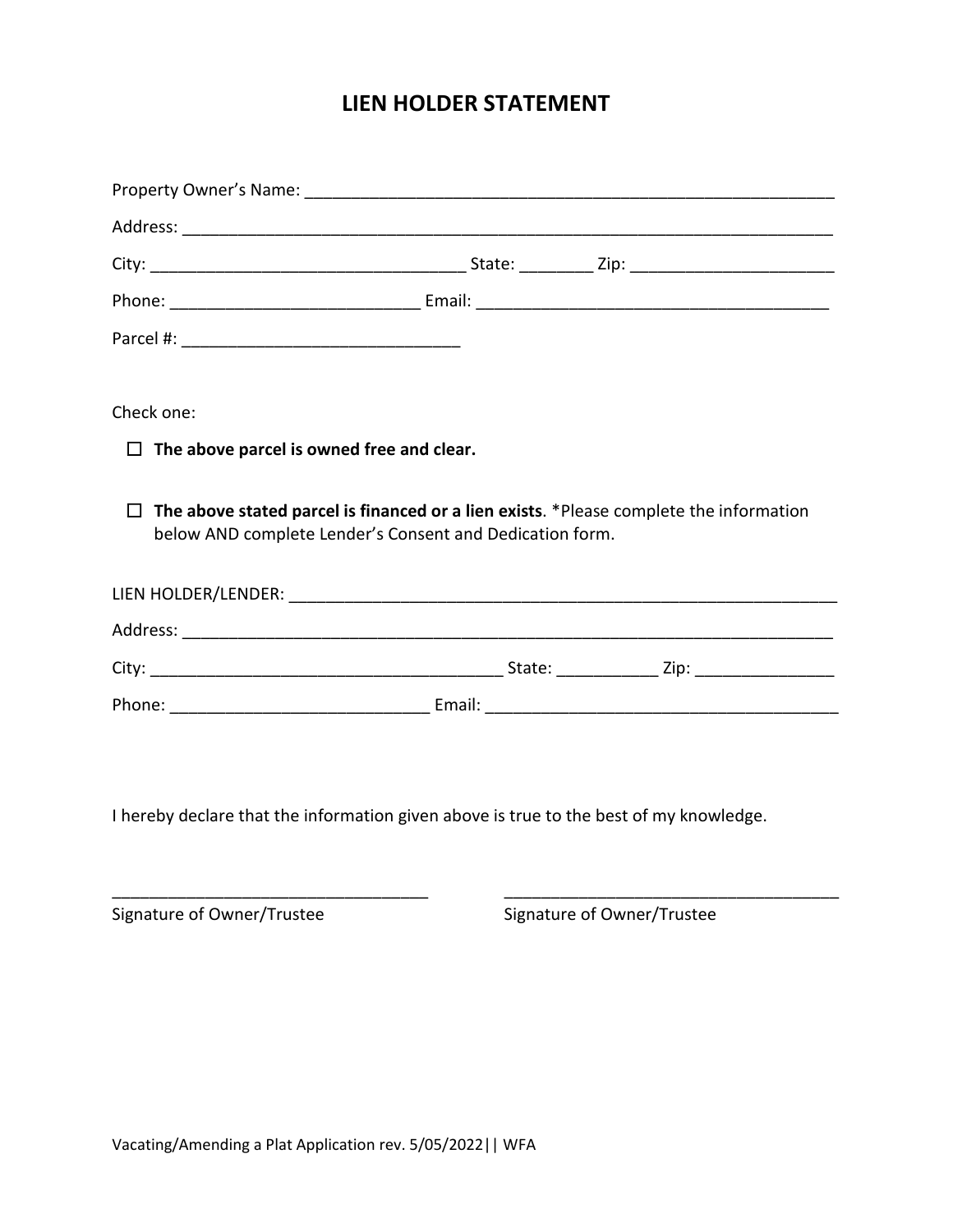# **LENDER'S CONSENT AND DEDICATION**

#### **LENDER'S ACKNOWLEDGMENT**

\_\_\_\_\_\_\_\_\_\_\_\_\_\_\_\_\_\_\_\_\_\_\_\_\_\_\_\_\_\_\_\_\_\_\_\_\_\_\_, hereby consents to the recordation of the

subdivision plat of \_\_\_\_\_\_\_\_\_\_\_\_\_\_\_\_\_\_\_\_\_\_\_\_\_\_\_\_\_\_\_, Parcel #: \_\_\_\_\_\_\_\_\_\_\_.

The property described on said subdivision plat of & affected by this Consent to record & Dedication is situated in Kane County, Utah, described as follows:

Lender's Signature

\_\_\_\_\_\_\_\_\_\_\_\_\_\_\_\_\_\_\_\_\_\_\_\_\_\_\_\_\_\_\_

#### **NOTARY STATEMENT**

On this \_\_\_\_ day of \_\_\_\_\_\_\_\_\_\_\_\_\_\_\_, 20\_\_\_\_, personally appeared before me,

(Name)\_\_\_\_\_\_\_\_\_\_\_\_\_\_\_\_\_\_\_\_\_\_\_\_\_\_\_\_\_\_\_\_\_\_\_, the signer of the within instrument, who

duly acknowledged before me that he/she is the (Title) entitled and the solution of (Financial

Institution) \_\_\_\_\_\_\_\_\_\_\_\_\_\_\_\_\_\_\_\_\_\_\_\_\_\_\_\_\_\_\_\_\_\_\_\_\_\_, the corporation that executed the

above instrument & was signed in behalf of said corporation by authority of its by-laws, and acknowledged to me that said corporation executed the same.

Notary Public

My Commission Expires: \_\_\_\_\_\_\_\_\_\_\_\_\_\_\_\_ Notary Public residing at City: \_\_\_\_\_\_\_\_\_\_\_\_\_\_\_\_\_\_\_\_\_\_\_State: \_\_\_\_\_\_\_\_\_\_\_\_\_\_County: \_\_\_\_\_\_\_\_\_\_\_\_\_\_\_\_

Vacating/Amending a Plat Application rev. 5/05/2022|| WFA

\_\_\_\_\_\_\_\_\_\_\_\_\_\_\_\_\_\_\_\_\_\_\_\_\_\_\_\_\_\_\_\_\_\_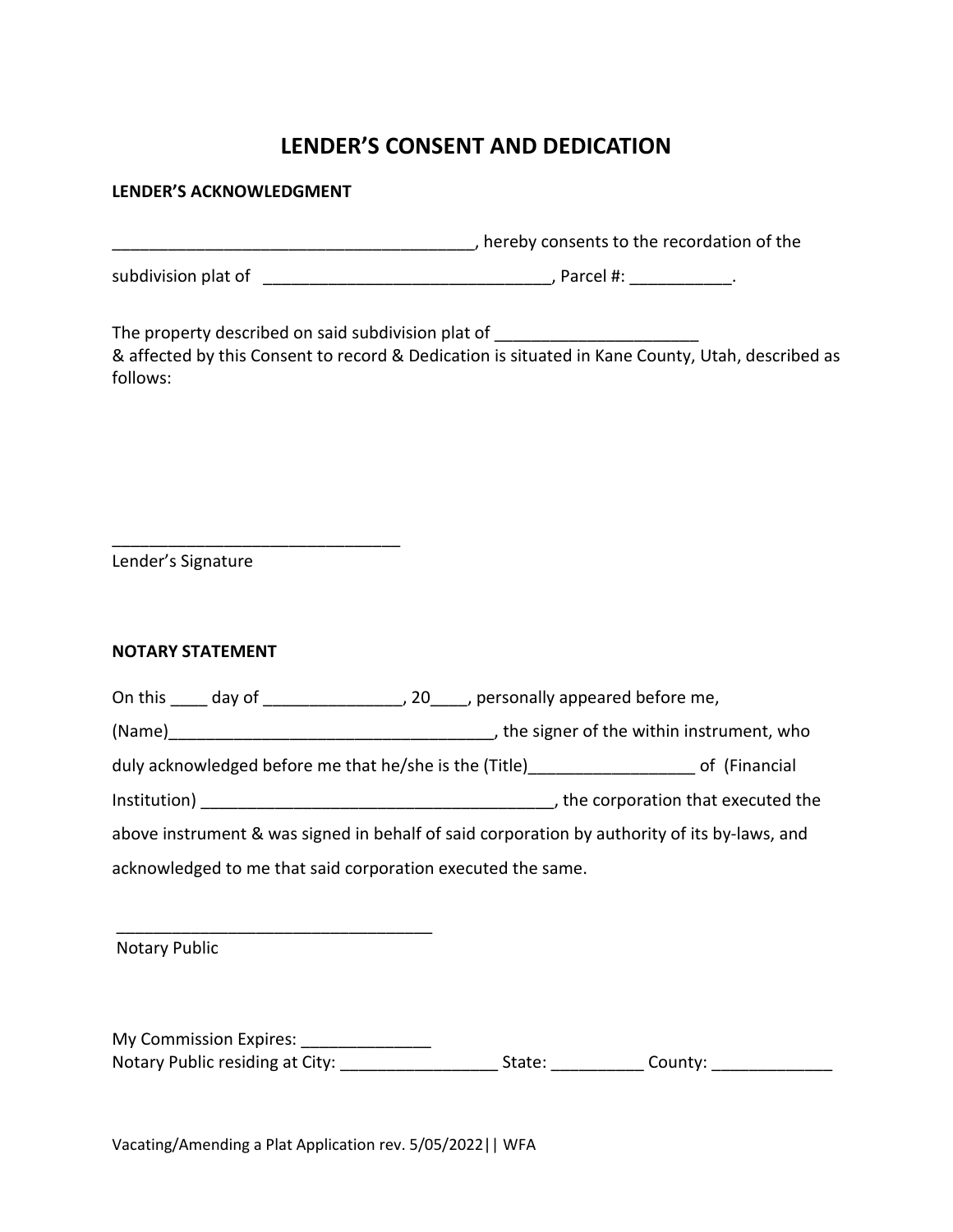### **17-27a-608. Vacating or amending a subdivision plat.**

- (1) (a) A fee owner of land, as shown on the last county assessment roll, in a subdivision that has been laid out and platted as provided in this part may file a written petition with the land use authority to have some or all of the plat vacated or amended.
	- (b) If a petition is filed under Subsection  $(1)(a)$ , the land use authority shall provide notice of the petition by mail, email, or other effective means to each affected entity that provides a service to an owner of record of the portion of the plat that is being vacated or amended at least 10 calendar days before the land use authority may approve the vacation or amendment of the plat.
	- (c) If a petition is filed under Subsection  $(1)(a)$ , the land use authority shall hold a public hearing within 45 days after the day on which the petition is filed if:
		- (i) any owner within the plat notifies the county of the owner's objection in writing within 10 days of mailed notification; or
		- (ii) a public hearing is required because all of the owners in the subdivision have not signed the revised plat.
- (2) Unless a local ordinance provides otherwise, the public hearing requirement of Subsection  $(1)(c)$  does not apply and a land use authority may consider at a public meeting an owner's petition to vacate or amend a subdivision plat if:
	- (a) the petition seeks to:
		- (i) join two or more of the petitioning fee owner's contiguous lots;
		- (ii) subdivide one or more of the petitioning fee owner's lots, if the subdivision will not result in a violation of a land use ordinance or a development condition;
		- (iii) adjust the lot lines of adjoining lots or parcels if the fee owners of each of the adjoining lots or parcels join the petition, regardless of whether the lots or parcels are located in the same subdivision;
		- (iv) on a lot owned by the petitioning fee owner, adjust an internal lot restriction imposed by the local political subdivision; or
		- (v) alter the plat in a manner that does not change existing boundaries or other attributes of lots within the subdivision that are not:
			- (A) owned by the petitioner; or
			- (B) designated as a common area; and
	- (b) notice has been given to adjacent property owners in accordance with any applicable local ordinance.
- (3) Each request to vacate or amend a plat that contains a request to vacate or amend a public street, right-of-way, or easement is also subject to Section [17-27a-609.5.](https://le.utah.gov/xcode/Title17/Chapter27A/17-27a-S609.5.html?v=C17-27a-S609.5_1800010118000101)
- (4) Each petition to vacate or amend an entire plat or a portion of a plat shall include:
	- (a) the name and address of each owner of record of the land contained in:
		- (i) the entire plat; or
		- (ii) that portion of the plan described in the petition; and

Vacating/Amending a Plat Application rev. 5/05/2022|| WFA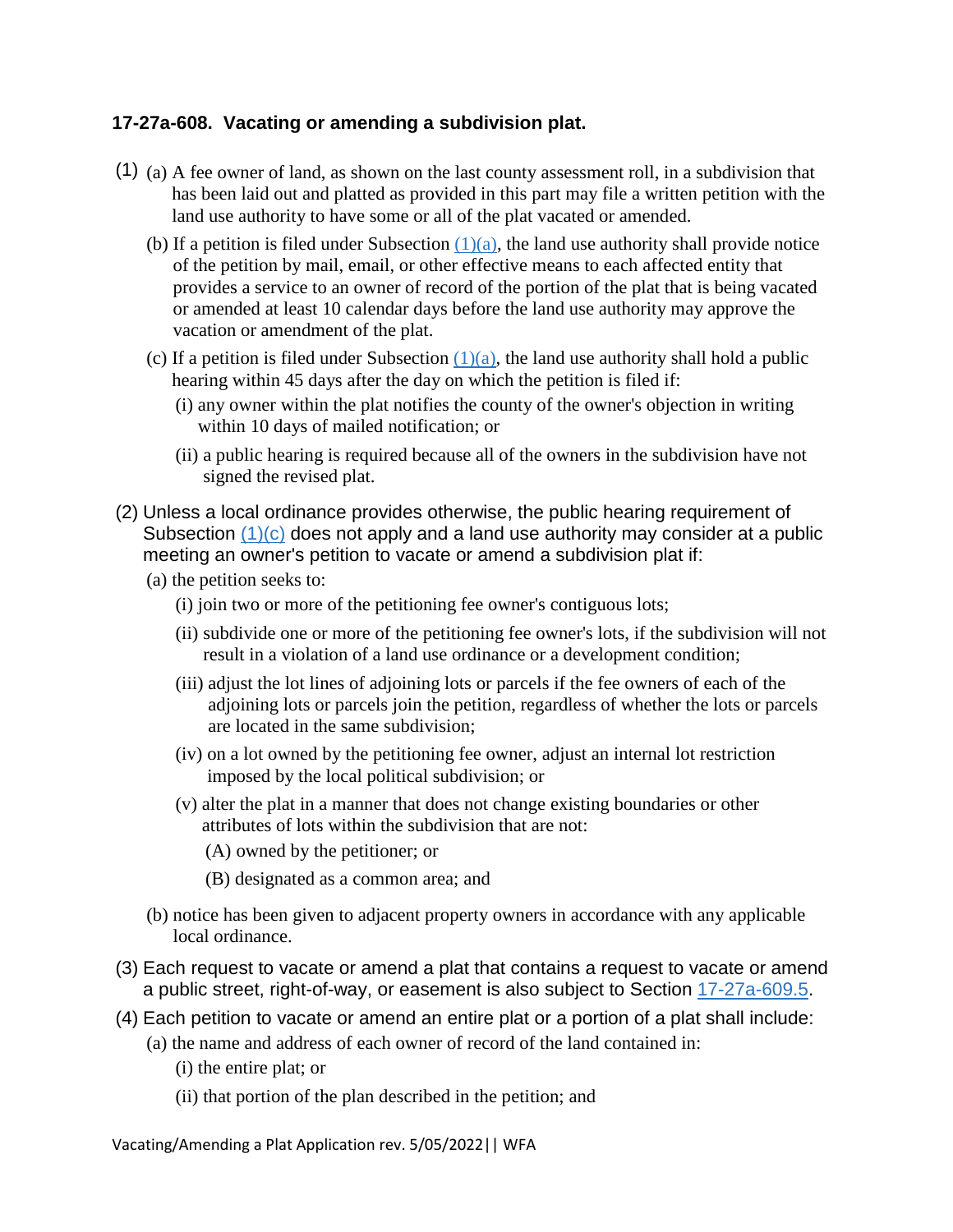- (b) the signature of each owner who consents to the petition.
- (5) (a) The owners of record of adjacent parcels that are described by either a metes and bounds description or by a recorded plat may exchange title to portions of those parcels if the exchange of title is approved by the land use authority in accordance with Subsection  $(5)(b)$ .
	- (b) The land use authority shall approve an exchange of title under Subsection  $(5)(a)$  if the exchange of title will not result in a violation of any land use ordinance.
	- (c) If an exchange of title is approved under Subsection  $(5)(b)$ :
		- (i) a notice of approval shall be recorded in the office of the county recorder which:
			- (A) is executed by each owner included in the exchange and by the land use authority;
			- (B) contains an acknowledgment for each party executing the notice in accordance with the provisions of Title 57, Chapter 2a, Recognition of Acknowledgments [Act;](https://le.utah.gov/xcode/Title57/Chapter2A/57-2a.html?v=C57-2a_1800010118000101) and
			- (C) recites the descriptions of both the original parcels and the parcels created by the exchange of title; and
		- (ii) a document of conveyance of title reflecting the approved change shall be recorded in the office of the county recorder.
	- (d) A notice of approval recorded under this Subsection [\(5\)](https://le.utah.gov/xcode/Title17/Chapter27A/17-27a-S608.html?v=C17-27a-S608_2014040320140513#17-27a-608(5)) does not act as a conveyance of title to real property and is not required to record a document conveying title to real property.
- (6) (a) The name of a recorded subdivision may be changed by recording an amended plat making that change, as provided in this section and subject to Subsection  $(6)(c)$ .
	- (b) The surveyor preparing the amended plat shall certify that the surveyor:
		- (i) holds a license in accordance with [Title 58, Chapter 22, Professional Engineers and](https://le.utah.gov/xcode/Title58/Chapter22/58-22.html?v=C58-22_1800010118000101)  [Professional Land Surveyors Licensing Act;](https://le.utah.gov/xcode/Title58/Chapter22/58-22.html?v=C58-22_1800010118000101)
		- (ii) has completed a survey of the property described on the plat in accordance with Section [17-23-17](https://le.utah.gov/xcode/Title17/Chapter23/17-23-S17.html?v=C17-23-S17_2016051020160510) and has verified all measurements; and
		- (iii) has placed monuments as represented on the plat.
	- (c) An owner of land may not submit for recording an amended plat that gives the subdivision described in the amended plat the same name as a subdivision recorded in the county recorder's office.
	- (d) Except as provided in Subsection  $(6)(a)$ , the recording of a declaration or other document that purports to change the name of a recorded plat is void.

Amended by Chapter [136,](http://le.utah.gov/UtahCode/ChapterLookup.jsp?chap=136&sess=2014GS) 2014 General Session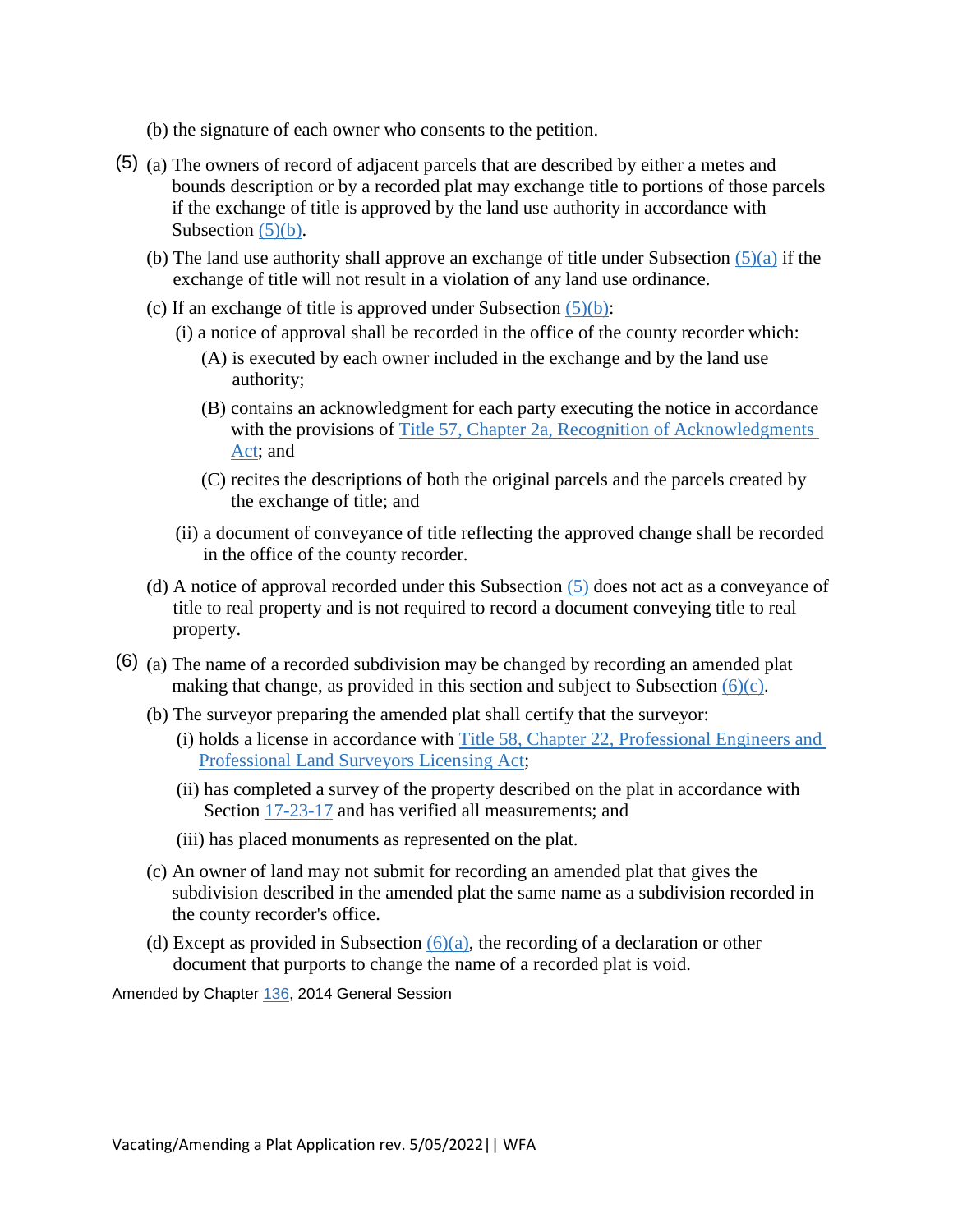#### **17-27a-609. Land use authority approval of vacation or amendment of plat -- Recording the amended plat.**

- (1) The land use authority may approve the vacation or amendment of a plat by signing an amended plat showing the vacation or amendment if the land use authority finds that:
	- (a) there is good cause for the vacation or amendment; and
	- (b) no public street, right-of-way, or easement has been vacated or amended.
- (2) (a) The land use authority shall ensure that the amended plat showing the vacation or amendment is recorded in the office of the county recorder in which the land is located.
	- (b) If the amended plat is approved and recorded in accordance with this section, the recorded plat shall vacate, supersede, and replace any contrary provision in a previously recorded plat of the same land.
- (3) (a) A legislative body may vacate a subdivision or a portion of a subdivision by recording in the county recorder's office an ordinance describing the subdivision or the portion being vacated.
	- (b) The recorded vacating ordinance shall replace a previously recorded plat described in the vacating ordinance.
- (4) An amended plat may not be submitted to the county recorder for recording unless it is:
	- (a) signed by the land use authority; and
	- (b) signed, acknowledged, and dedicated by each owner of record of the portion of the plat that is amended.
- (5) A management committee may sign and dedicate an amended plat as provided in [Title 57, Chapter 8, Condominium Ownership Act.](https://le.utah.gov/xcode/Title57/Chapter8/57-8.html?v=C57-8_1800010118000101)
- (6) A plat may be corrected as provided in Section [57-3-106.](https://le.utah.gov/xcode/Title57/Chapter3/57-3-S106.html?v=C57-3-S106_2014040320150701)

Amended by Chapter [200,](http://le.utah.gov/UtahCode/ChapterLookup.jsp?chap=200&sess=2013GS) 2013 General Session

## **17-27a-609.5. Vacating a street, right-of-way, or easement.**

- (1) A petition to vacate some or all of a public street, right-of-way, or easement shall include:
	- (a) the name and address of each owner of record of land that is:
		- (i) adjacent to the public street, right-of-way, or easement; or
		- (ii) accessed exclusively by or within 300 feet of the public street, right-of-way, or easement; and
	- (b) the signature of each owner under Subsection  $(1)(a)$  who consents to the vacation.
- (2) If a petition is submitted containing a request to vacate some or all of a street, rightof-way, or easement, the legislative body shall hold a public hearing in accordance with Section [17-27a-208](https://le.utah.gov/xcode/Title17/Chapter27A/17-27a-S208.html?v=C17-27a-S208_1800010118000101) and determine whether: